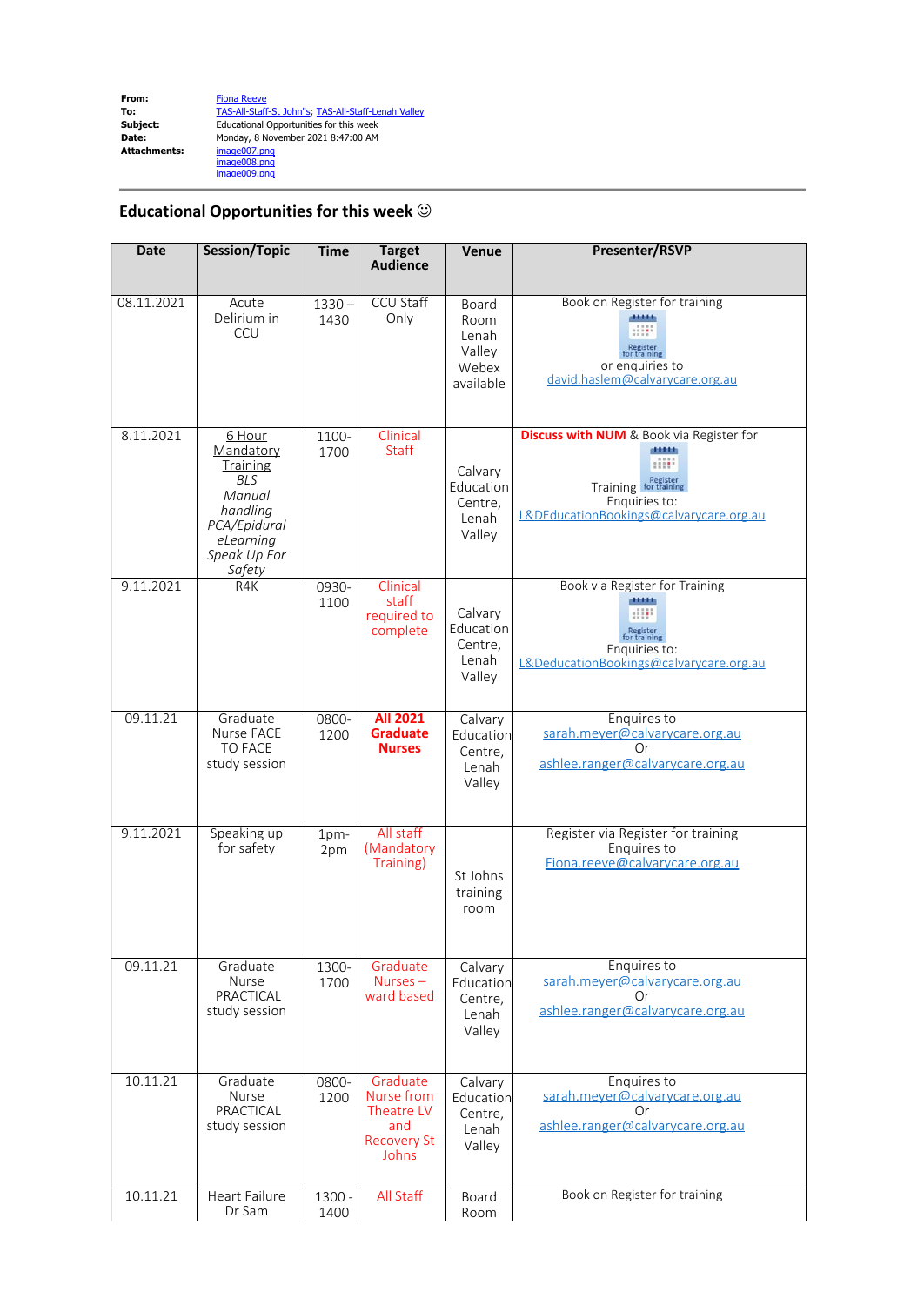|            | Lovibond                                                                                                  |                   |                                 | Lenah<br>Valley<br>Webex<br>available | 11111<br>Register<br>for training<br>or enquiries to<br>david.haslem@calvarycare.org.au                                  |
|------------|-----------------------------------------------------------------------------------------------------------|-------------------|---------------------------------|---------------------------------------|--------------------------------------------------------------------------------------------------------------------------|
| 11.11.2021 | Checking<br>Temporary<br>Pacemaker<br>output and<br>Sensitivity<br>Thresholds                             | 1400 -<br>1500    | CCU and<br><b>2NCT Staff</b>    | <b>CCU</b>                            | Book on Register for training<br>,,,,,<br>Register<br>for training<br>or enquiries to<br>david.haslem@calvarycare.org.au |
| 11.11.2021 | Cervical screening<br>(CST) and self-<br>collection CST<br>Population<br>Screening &<br>Cancer Prevention | $14:15-$<br>14:45 | 3 <sup>rd</sup> Floor<br>Lounge | Midwives<br>& Clinical<br>Staff       | Enquiries to<br>Alyson.coombe@calvarycare.org.ayu                                                                        |
| 12.11.2021 | 2 <sup>nd</sup> Year<br>Students<br>Debrief                                                               | $1pm -$<br>3.30pm | <b>Students</b><br>Only         | Calvary<br>Education<br>Centre        | <b>UTAS Facilitators</b><br>tas-hobart-<br>studentfacilitators@calvarycare.org.au                                        |

## **Educational Opportunities for Nov/Dec**

| <b>Date</b> | Session/Topic                                                                                                    | <b>Time</b>       | <b>Target</b><br><b>Audience</b>             | Venue                                              | Presenter/RSVP                                                                                                           |
|-------------|------------------------------------------------------------------------------------------------------------------|-------------------|----------------------------------------------|----------------------------------------------------|--------------------------------------------------------------------------------------------------------------------------|
| 15.11.2021  | Hospital Wide<br>orientation                                                                                     | $8am -$<br>4.30pm | New staff<br>only                            | <b>CEC</b>                                         | Via Belinda Benson<br>Belinda.benson@calvarycare.org.au                                                                  |
| 15.11.2021  | Atrial ECG's                                                                                                     | 1330 -<br>1430    | <b>CCU Staff</b><br>Only                     | CCU                                                | Book on Register for training<br>44444<br>Register<br>for training<br>or enquiries to<br>david.haslem@calvarycare.org.au |
| 15.11.2021  | Cervical screening<br>(CST) and self-<br>collection CST<br>Population<br>Screening &<br><b>Cancer Prevention</b> | $14:15-$<br>14:45 | 3 <sup>rd</sup> Floor<br>Lounge              | Midwives<br>& Clinical<br>Staff                    | Enquiries to<br>Alyson.coombe@calvarycare.org.ayu                                                                        |
| 16.11.2021  | R4K                                                                                                              | 0930-<br>1100     | Clinical<br>staff<br>required to<br>complete | Calvary<br>Education<br>Centre,<br>Lenah<br>Valley | Book via Register for Training<br>Register<br>for training<br>Enquiries to:<br>L&DeducationBookings@calvarycare.org.au   |
| 16.11.2021  | IV cannulation                                                                                                   | 12.00-<br>2.00pm  | RN's only                                    | Calvary<br>Education                               | Bookings on Register for Training<br>or enquiries to<br>Alyson.coombe@calvarycare.org.au                                 |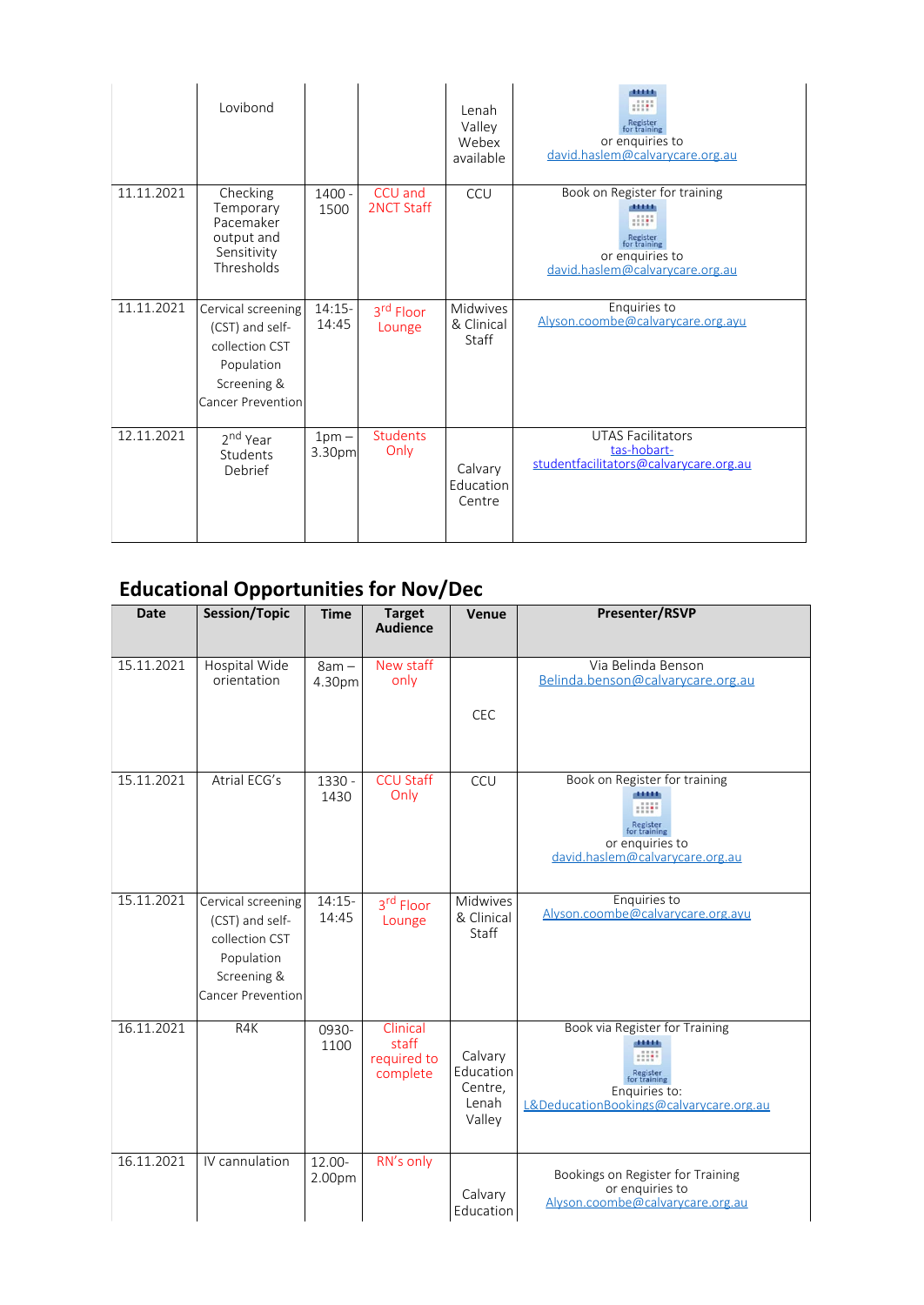|            |                                                                                                                            |                   |                                              | Centre                                                 | Freda.anagnostis@calvarycare.org.au                                                                                                             |
|------------|----------------------------------------------------------------------------------------------------------------------------|-------------------|----------------------------------------------|--------------------------------------------------------|-------------------------------------------------------------------------------------------------------------------------------------------------|
|            |                                                                                                                            |                   |                                              |                                                        |                                                                                                                                                 |
| 16.11.2021 | Junctional<br>(Nodal)<br>Arrhythmias                                                                                       | 1400 -<br>1500    | Anyone                                       | Board<br>Room<br>Lenah<br>Valley<br>Webex<br>available | Book on Register for training<br>Register<br>for training<br>or enquiries to<br>david.haslem@calvarycare.org.au                                 |
| 17.11.2021 | ALS                                                                                                                        | 1000-<br>1300     | Clinical<br>staff<br>required to<br>complete | Calvary<br>Education<br>Centre                         | Book via Register for Training<br>41111<br>Register<br>for training<br>Enquiries to:<br>Katie.ennis@calvarycare.org.au                          |
| 17.11.2021 | Mandatory<br>Reporting for<br>children (&<br>women in the<br>antenatal<br>period)                                          | 2.15pm<br>2.45pm  | Anyone ©                                     | Calvary<br>Education<br>Centre                         | Book via register for training<br>Any questions contact Fiona Reeve<br>Fiona.reeve@calvarycare.org.au                                           |
| 18.11.2021 | Speaking up<br>for Safety                                                                                                  | 1.30pm-<br>2.30pm | All staff<br>(Mandatory<br>training)         | Calvary<br>Education<br>Centre                         | Register via Register for Training<br>Enquires to<br>Fiona.reeve@calvarycare.org.au                                                             |
| 19.11.2021 | 2 <sup>nd</sup> Year<br>Students<br>Debrief                                                                                | $1pm -$<br>3.30pm | <b>Students</b><br>Only                      | Calvary<br>Education<br>Centre                         | <b>UTAS Facilitators</b><br>tas-hobart-<br>studentfacilitators@calvarycare.org.au                                                               |
| 22.11.2021 | 6 Hour<br>Mandatory<br>Training<br><b>BLS</b><br>Manual<br>handling<br>PCA/Epidural<br>eLearning<br>Speak Up For<br>Safety | 0930-<br>1530     | Clinical<br>Staff                            | Calvary<br>Education<br>Centre,<br>Lenah<br>Valley     | <b>Discuss with NUM</b> & Book via Register for<br>4444<br>Training <b>Register</b><br>Enquiries to:<br>L&DEducationBookings@calvarycare.org.au |
| 24.11.2021 | Clinical skills<br>practical<br>education<br>$session -$<br><b>CVADs</b><br>devices,<br>clinical<br>deterioration          | $9.30 -$<br>12.30 | Clinical<br>staff                            | Calvary<br>Education<br>Centre,<br>Lenah<br>Valley     | Book via Register for Training<br>4444<br>Register<br>for training<br>Enquiries to:<br>L&DEducationBookings@calvarycare.org.au                  |
| 23.11.2021 | ALS & Resus 4<br><u>kids</u>                                                                                               | 0900-<br>1430     | <b>A&amp;E Staff</b>                         | Calvary<br>Education<br>Centre                         | Enquiries to:<br>Emily.Otten@calvarycare.org.au                                                                                                 |
| 25.11.21   | Speaking up<br>for Safety                                                                                                  | 1.30pm-<br>2.30pm | All staff<br>(Mandatory<br>training)         | Calvary<br>Education<br>Centre                         | Register via Register for Training<br>Enquires to<br>Fiona.reeve@calvarycare.org.au                                                             |
| 26.11.2021 | Wound care<br>education<br>session - with<br>Belinda Free                                                                  | $9.30 -$<br>12.30 | All staff                                    | Calvary<br>Education<br>centre                         | Book on register for training<br>or enquiries to<br>L&DEducationBookings@calvarycare.org.au                                                     |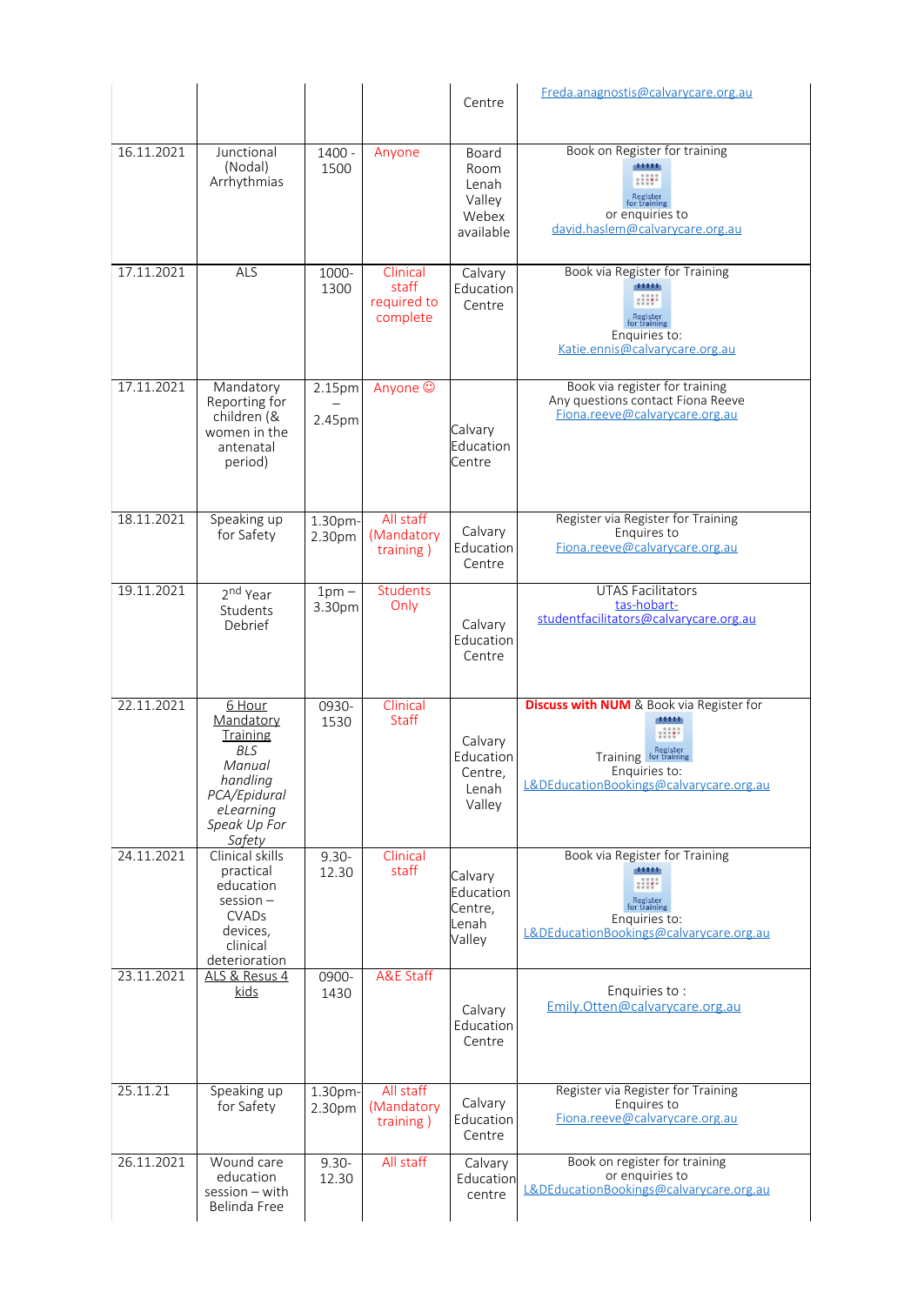|            | $(NP - wound)$<br>care)                                                                                                    |                             |                                                   |                                                    |                                                                                                                                           |
|------------|----------------------------------------------------------------------------------------------------------------------------|-----------------------------|---------------------------------------------------|----------------------------------------------------|-------------------------------------------------------------------------------------------------------------------------------------------|
| 26.11.2021 | 2 <sup>nd</sup> Year<br>Students<br>Debrief                                                                                | $1pm -$<br>3.30pm           | <b>Students</b><br>Only                           | Calvary<br>Education<br>Centre                     | <b>UTAS Facilitators</b><br>tas-hobart-<br>studentfacilitators@calvarycare.org.au                                                         |
| 29.11.2021 | ALS                                                                                                                        | 1200-<br>1500               | Clinical<br>staff<br>required to<br>complete      | Calvary<br>Education<br>Centre                     | Book via Register for Training<br>$\frac{1}{2}$<br>Register<br>for training<br>Enquiries to:<br>Katie.ennis@calvarycare.org.au            |
| 29.11.2021 | Mandatory<br>Reporting for<br>children (&<br>women in the<br>antenatal<br>period)                                          | $2pm -$<br>3pm              | Anyone ©                                          | St Johns<br>training<br>room                       | Book via register for training<br>Any questions contact Fiona Reeve<br>Fiona.reeve@calvarycare.org.au                                     |
| 1.12.2021  | 6 Hour<br>Mandatory<br>Training<br><b>BLS</b><br>Manual<br>handling<br>PCA/Epidural<br>eLearning<br>Speak Up For<br>Safety | 1100-<br>1700               | Clinical<br><b>Staff</b>                          | Calvary<br>Education<br>Centre,<br>Lenah<br>Valley | <b>Discuss with NUM</b> & Book via Register for<br>,,,,,<br>Training Register<br>Enquiries to:<br>L&DEducationBookings@calvarycare.org.au |
| 2.12.2021  | ALS                                                                                                                        | 0900-                       | Clinical                                          |                                                    |                                                                                                                                           |
|            |                                                                                                                            | 1200                        | staff<br>required to<br>complete                  | Calvary<br>Education<br>Centre                     | Book via Register for Training<br>Register<br>for training<br>Enquiries to:<br>Katie.ennis@calvarycare.org.au                             |
| 2.12.21    | Speaking up<br>for Safety                                                                                                  | $\sqrt{1.30}$ pm-<br>2.30pm | All staff<br>(Mandatory<br>training)              | Calvary<br>Education<br>Centre                     | Register via Register for Training<br>Enquires to<br>Fiona.reeve@calvarycare.org.au                                                       |
| 03.12.2021 | 2 <sup>nd</sup> Year<br>Students<br>Debrief                                                                                | $1pm -$<br>3.30pm           | <b>Students</b><br>Only                           | Calvary<br>Education<br>Centre                     | <b>UTAS Facilitators</b><br>tas-hobart-<br>studentfacilitators@calvarycare.org.au                                                         |
| 7.12.2021  | Paediatric<br>clinical supper<br>-presenters<br><b>TBC</b>                                                                 | 5-8pm                       | All staff<br>caring for<br>Paediatric<br>patients | Calvary<br>Education<br>Centre                     | Enquires to<br>L&DEducationBookings@calvarycare.org.au                                                                                    |
| 8.12.2021  | Speaking up<br>for safety                                                                                                  | 1.30pm-<br>2.30pm           | All staff<br>(Mandatory<br>Training)              | St Johns<br>training<br>room                       | Register via Register for training<br>Enquires to<br>Fiona.reeve@calvarycare.org.au                                                       |